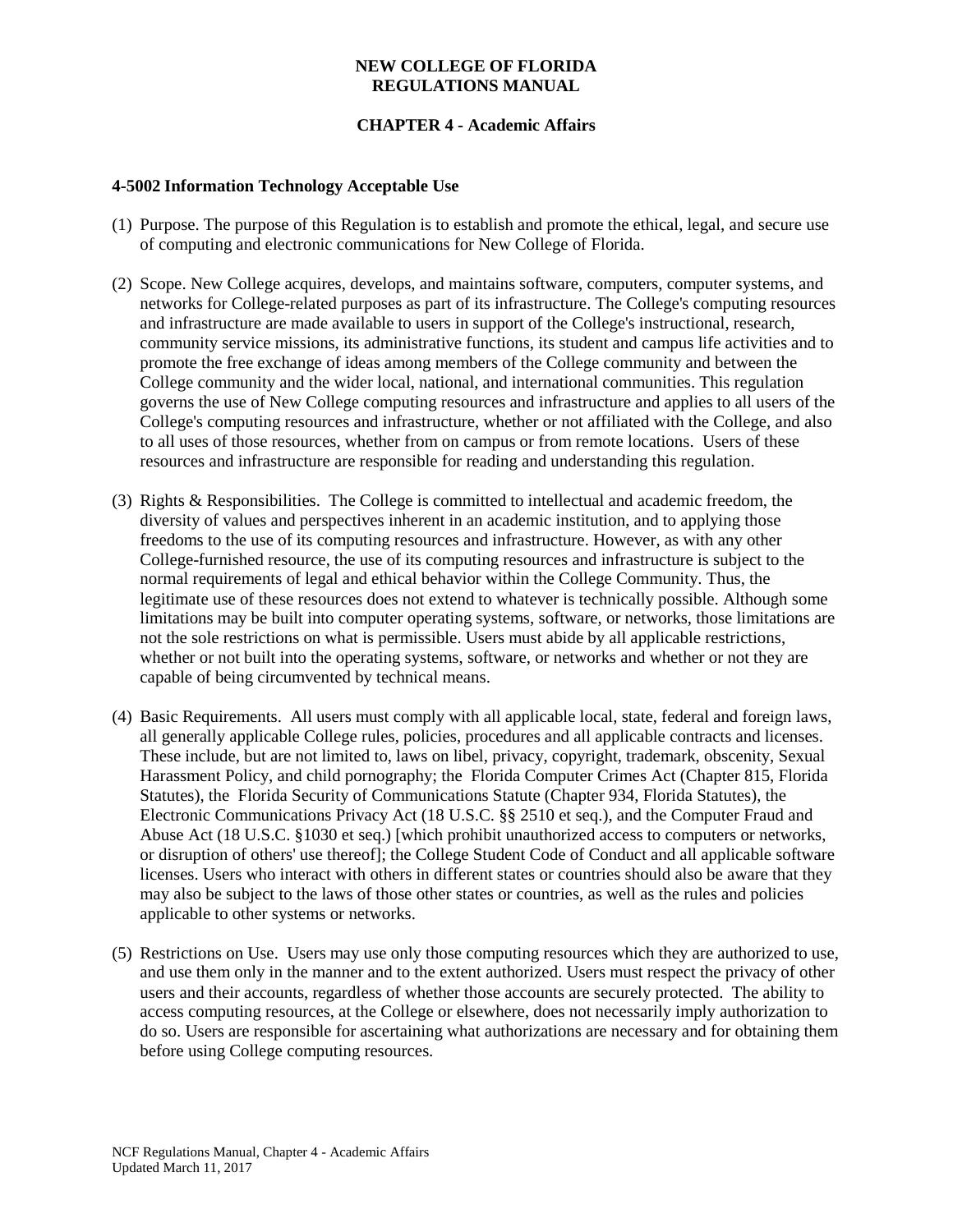# **CHAPTER 4 - Academic Affairs**

### (6) User Responsibilities

- (a) Basic Responsibility. Users are responsible for any activity originating from their accounts, personal computers, or devices which are attached to the College's network to which they can reasonably be expected to control. Users are responsible for performing basic preventative measures with personal equipment which is attached at any time to the College's network, including running a personal firewall and performing regular virus and spyware scans. The College may periodically probe any computers or devices attached to its network for evidence of such infections, and temporarily suspend/limit connection when found.
- (b) Use of Accounts and Passwords. Accounts and passwords may not, under any circumstances, be used by persons other than those to whom they have been assigned by Information Technology. In cases when a user detects or suspects unauthorized use of accounts or resources, the user must change the password and report the incident to Information Technology.
- (c) Capacity Limitations. Users should respect the finite capacity of the College's computing resources and infrastructure, and avoid interfering unreasonably with the activity of other users. Although there is no set bandwidth, disk space, CPU time, or other limit applicable to all users of College computing resources, the College may require users of those resources to limit or refrain from specific uses if, in the opinion of Information Technology, such use interferes with the efficient operations of the system.
- (d) Activities that Impact Operation of Resources. The College may establish limits on bandwidth, disk space, usage times or other aspects of usage of its computing resources and infrastructure, with which users must comply. Additionally, users may be required to refrain from certain specific activities which adversely impact the operation of the College's computing resources and infrastructure.
- (e) Personal Use of Resources. Users must refrain from using the College's computing resources for any personal use that would consume a significant portion of those resources, or interfere with the College's operations or the performance of the individual user's assignments or other responsibilities to the College.
- (f) Representation of College. Users may not represent or imply that they speak on behalf of the College without proper authorization to do so. Affiliation with the College does not, by itself, imply authorization to speak on behalf of the institution. Use of the College's trademarks or logos without appropriate authorization in accordance with College regulations is not permitted.
- (7) Security and Privacy
	- (a) Protection of Privacy. The College is committed to protecting the privacy and integrity of computer data and records belonging to the College, individual users, and commercial providers. The College employs a variety of means to protect the security of its computing resources and infrastructure. Users should be aware, however, that the College cannot guarantee such security. Users should therefore engage in responsible computing practices by establishing access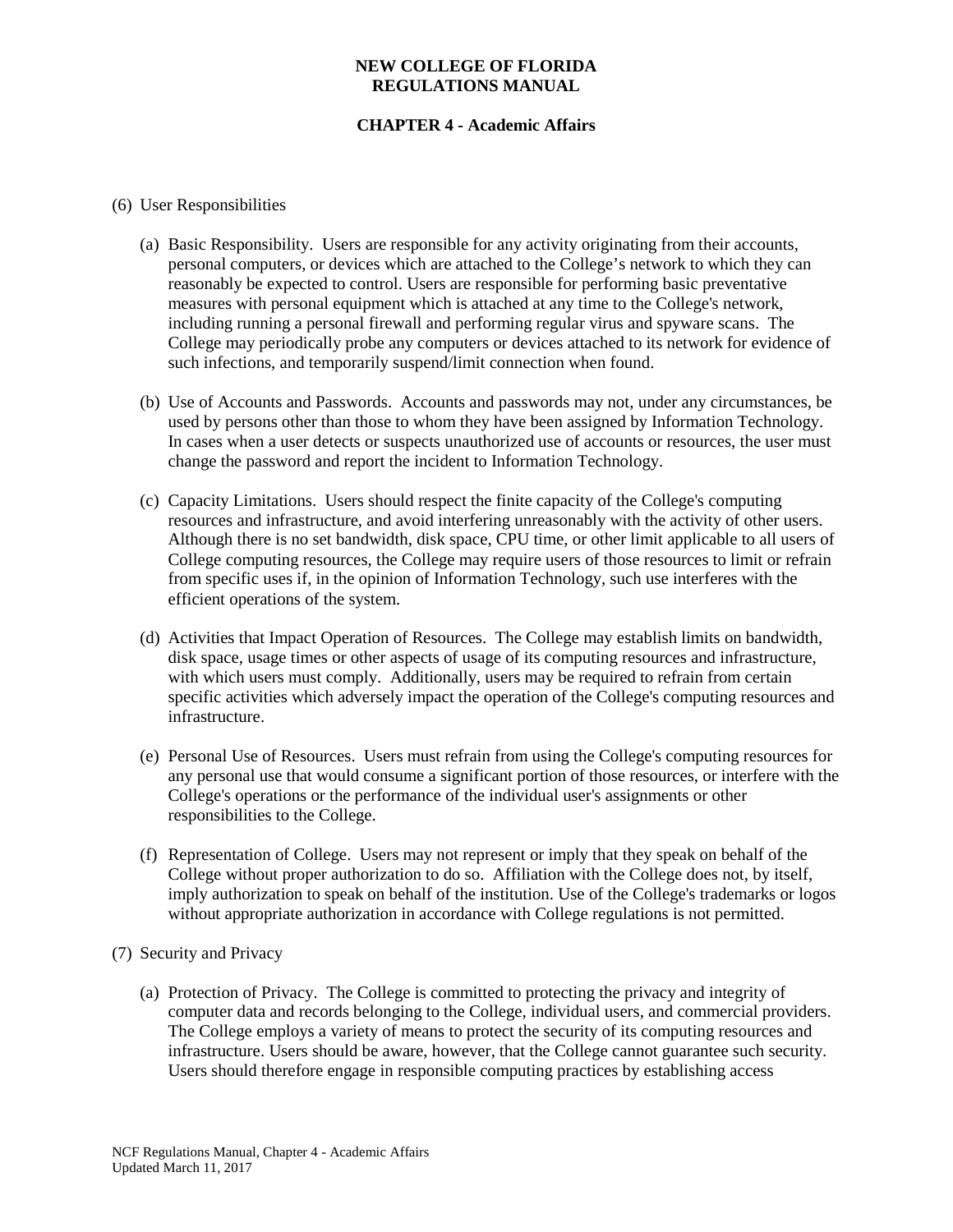# **CHAPTER 4 - Academic Affairs**

restrictions for their accounts where appropriate, guarding passwords, and changing passwords regularly.

- (b) Monitoring Use. Users do not own accounts on College computers, but are granted the privilege of the use of their accounts. Use of the network does not alter the ownership of data stored on the network. Users should also be aware that their use of the College's computing resources and infrastructure is not completely private. While the College does not routinely monitor individual usage of its computing resources or infrastructure, the normal operation and maintenance of those resources requires the backup and caching of data and communications, logging of activity, monitoring general usage patterns, and other such activities. The College may also specifically monitor the activity and accounts of individual users of its computing resources, including individual login sessions and communications, without notice, under the following circumstances:
	- 1. The user has voluntarily made them accessible to the public, as by posting to a Listserv or Web page.
	- 2. When it reasonably appears necessary to do so to protect the integrity, security, or functionality of the College's computing resources or to protect the College from liability.
	- 3. When there is reasonable cause to believe that the user has or is violating this regulation.
	- 4. When an account appears engaged in unusual or unusually excessive activity, as indicated by the monitoring of general activity and usage patterns.
	- 5. It is otherwise required or permitted by law. Any such individual monitoring other than that authorized by the user must be authorized in advance by the Provost in consultation with the General Counsel.
- (c) Disclosure of Results of Monitoring. The College may, in its discretion, disclose the results of any such individual or general monitoring, including the contents and records of individual communications, to appropriate College or law enforcement personnel, subject to the Family and Educational Rights and Privacy Act (20 U.S.C. §1232(6) and other applicable laws.
- (d) Expectation of Privacy. Subject to the exceptions set out above, users have reason to expect the same level of privacy in personal files on the College's computers (e.g., files in a user's home directory) as users have in any other space assigned to them by the College (e.g., a locker or an office).
- (e) Policies of Other Network Operators. Other organizations operating computing and network facilities that are reachable via the College network may have their own policies governing the use of those resources. When accessing remote resources from College facilities, users are responsible for obeying both the policies set forth in this document and the policies of the other organizations.
- (8) Enforcement. Users who violate this policy may be denied access to the College's computing resources and infrastructure, and may be subject to other disciplinary action or penalties both within and outside the College. Violations will normally be handled through the usual disciplinary